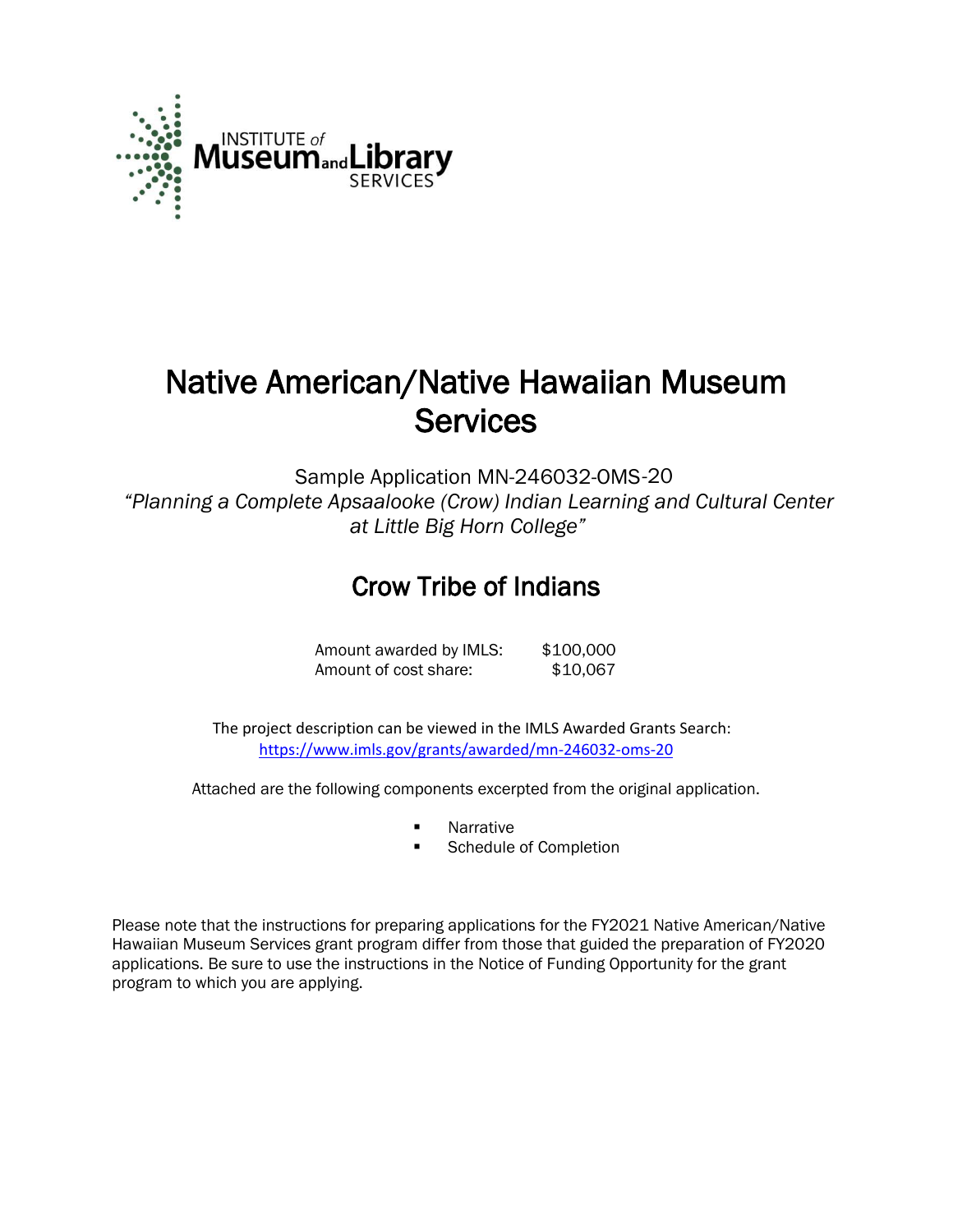## **Project Justification:**

The Crow Tribe of Indians under the auspices of Little Big Horn College (LBHC) are applying for an eight month IMLS Planning Grant to explore the establishment of a cultural center named the The Dr. Joseph Medicine Crow High Bird Center of Apsaalooke (Crow) Culture and History on the Crow Reservation in Montana. The project is titled Planning a Complete Apsáalooke (Crow) Indian Learning and Cultural Center at Little Big Horn College. LBHC is a tribally controlled community, fully accredited college located on the Crow Indian Reservation in south-central Montana. The Little Big Horn College campus is located in the town of Crow Agency, Montana. Language and cultural preservation are one of the primary goals of LBHC and are reflected in the Crow Studies degree LBHC offers and in the college core theme which states that the College is "Dedicated to the Enhancement of Crow Language and Culture." Furthermore, this is a key component of the college's mission statement which states, "The College is committed to the preservation, perpetuation and protection of Crow culture and language, and respects the distinct bilingual and bi-cultural aspects of the Crow Indian community." The reservation is 2.28 million acres and spans ninety miles east-west and sixty miles north-south. Currently, there are 13,600 enrolled members of the Crow Nation with approximately 9,800 or 72 percent who reside on the reservation. Thirty-eight percent of the community speaks the Crow language.

The college serves as a hub for cultural activities and the LBHC Library offers a weekly Cultural Enrichment course during the academic year. The LBHC Archives houses textual, photographic, and audiovisual materials. However, there is no central location for the maintenance and perpetuation of Crow culture and history for the Crow community on the reservation. This has been an ongoing concern expressed to many faculty and staff at LBHC by members of the Crow community. The LBHC Library Committee has long felt that this is a priority for the college and that a process that involved all of the college's stakeholders could lead to the eventual establishment of cultural center. During college wide planning meetings college staff often rated the establishment of museum or cultural center as an important part of the college's long term plans. In 2018, Richard Gruber from Cody, Wyoming bequeathed one and half million dollars to the college for a museum upon his death.

These needs, particularly Gruber's future donation, led the college librarian to begin a process whereby an eight month IMLS planning grant at the exploratory stage would lead to a concrete strategic plan that would guide the college towards the goal of establishing a cultural center that incorporated both archival materials and material culture into rotating displays. The cultural center would also host events and workshops that perpetuated Crow culture and its worldview for future generations. With long term exploratory planning leading to the eventual development of such a facility, not only would LBHC students benefit, but the entire Crow

 $\mathbf{1}$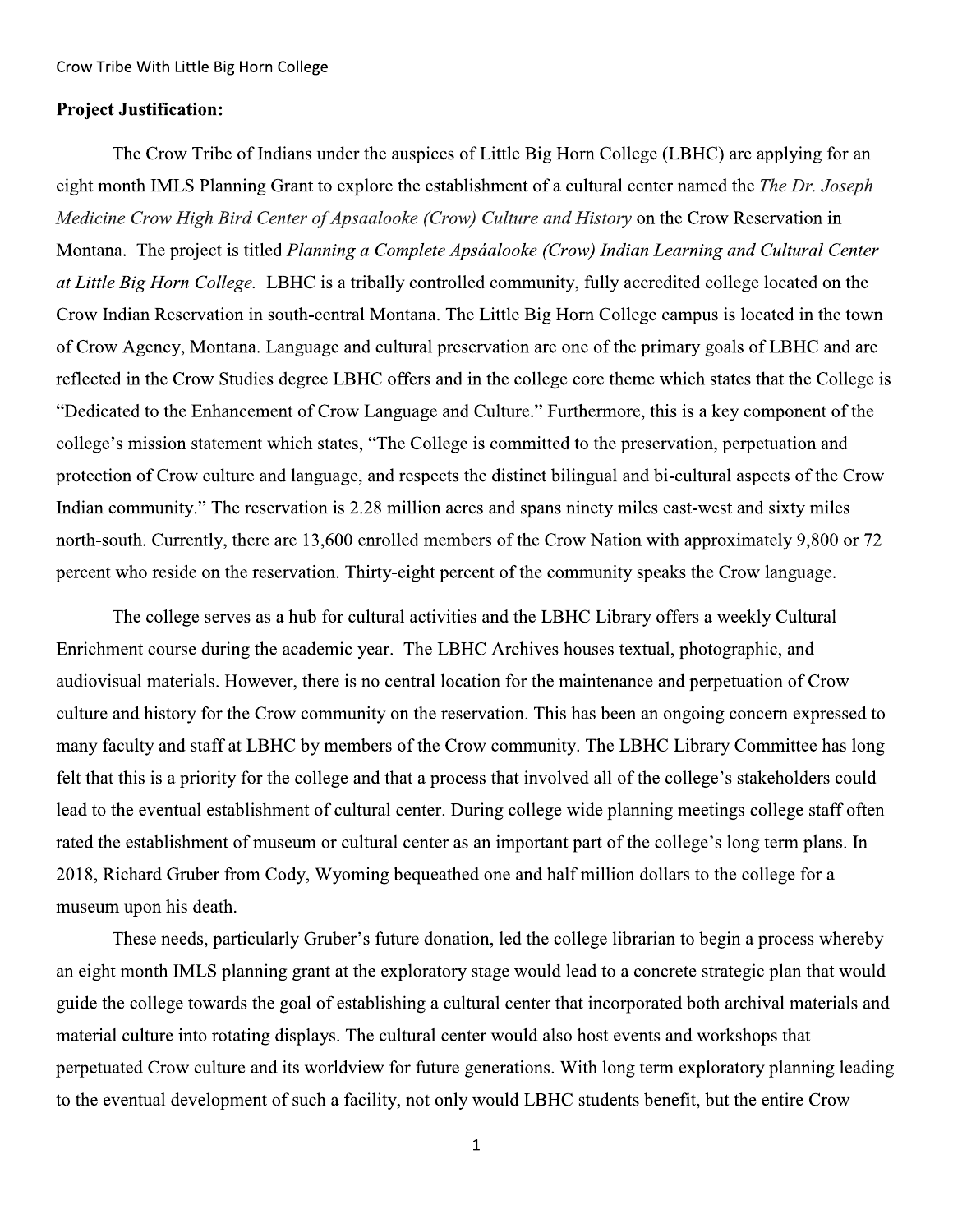community and those residing off the reservation as well. The establishment of cultural center would lead to a triumvirate of cultural institutions at LBHC: library, archives, and cultural center.

During the planning process, two distinct groups will work to produce the strategic planning document. First, a project committee would consist of ten people with a range of backgrounds ranging from college faculty and staff, outside museum professionals who have overseen project planning, non-tribal scholars, and Eminent Cultural Scholars from the Crow community (see Supportingdoc 4). Second, the project will also have five key project advisors who will guide the project to fruition. These advisors are Arthur Wolf, master planner, who has nearly fifty years of experience in the museum field and has worked with numerous indigenous communities on similar projects (see Supportingdoc7 for an example), Daniel Glenn, architect, an enrolled Crow tribal member who has designed three buildings at the college in the past and has also designed cultural centers for Native communities. Glenn has also led planning processes as he sees them as a key part of attaining an architectural vision. The other project advisors include: Herman Viola, Curator Emeritus at the Smithsonian Institution; Janet Smoak, Director, Suquamish Museum and Cultural Center; and Mardell Plainfeather, an enrolled member of the Crow Tribe, who is a retired historian from the National Park Service and is a fluent Crow speaker. Finally, Tim Bernardis, LBHC Librarian, and Jon Ille, LBHC Archivist will serve on the committee and perform many of the project's day to day tasks. The master planner and architect will guide many of the activities. The master planner will lead most activities and write the strategic plan, while the architect will be there to listen to the LBHC community and to provide expertise in the potential ways the building and site can be developed to provide a setting for the cultural activities of the center.

The stakeholders who the committee will engage with during the planning process include LBHC students, college faculty and staff, Crow community members, and non-tribal members with an interest in the project. We will utilize Survey Monkey to generate data regarding proposed needs along with community meetings in each of the six reservation districts. The data generated during the planning phase will help in the writing of a strategic planning document that will guide future actions leading to the establishment of the cultural center. Key project personnel will also participate in a SWOT analysis, workshops and retreats, and visit four cultural centers over the course of the eight-month project.

## **Project Work Plan:**

The following activities will lead to the successful creation of a strategic planning document will provide us with valuable information on how to proceed after the grant's conclusion.

Activity 1- At the outset of the project, assigned members of the committee would create and conduct two surveys that would gauge both community interest and the Project Team on what they envision the cultural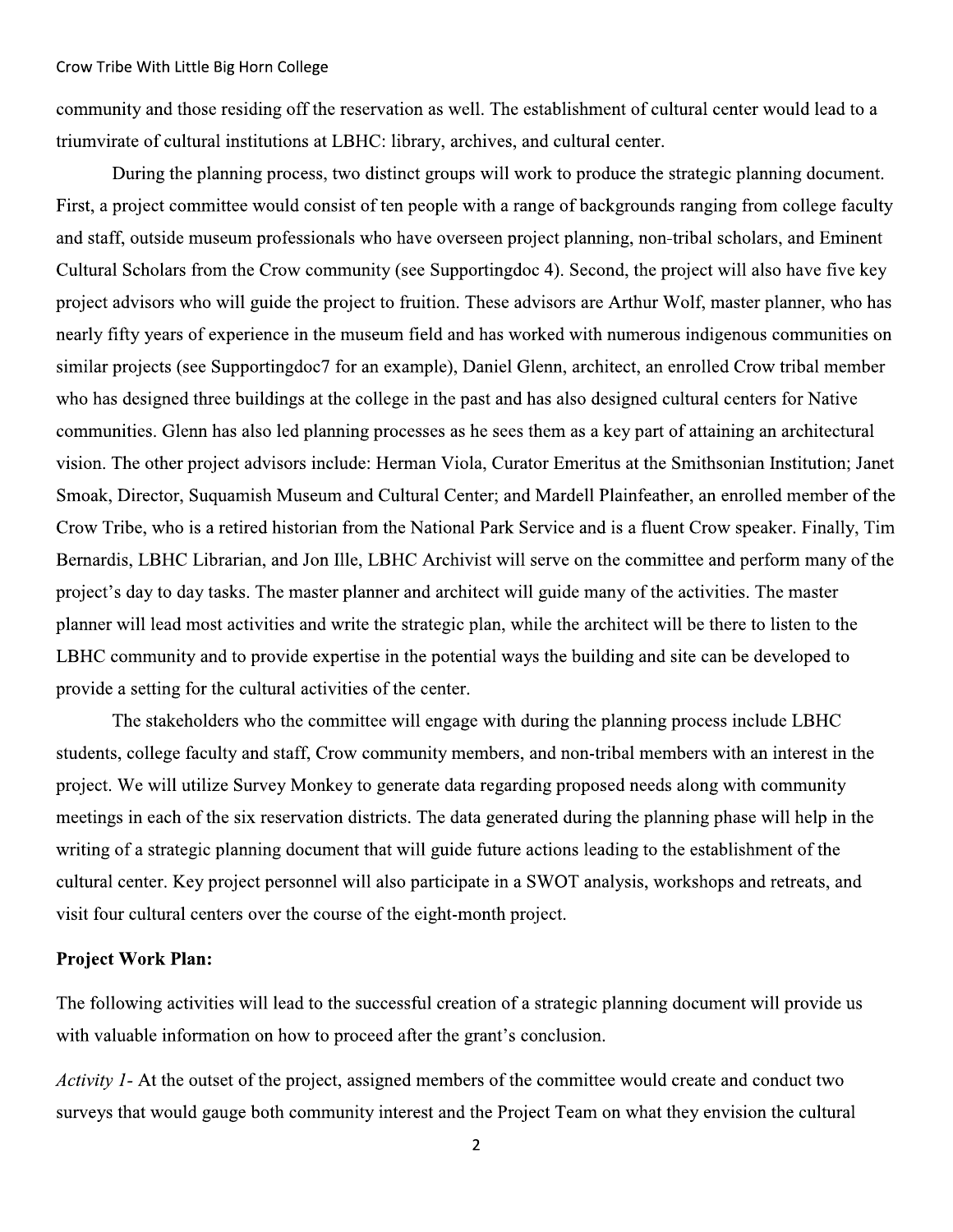center should look like. The master planner will provide samples of prior community needs surveys and lead the development and analysis of the surveys, while the architect will assist in providing design perspectives throughout the process. The surveys would be available onsite at the college but there would be a major push for stakeholders to fill out the surveys via Survey Monkey, as this would allow us to create as much data as possible in one place. This would allow us to analyze the data and integrate it into the planning document.

Activity 2- Upon completion of the surveys, there will also be six community meetings of individual stakeholders including students, college faculty and staff, and community members to generate input on their visions on what a culture center should look like. The meeting will take place during the third month of the grant at each of the six reservation districts: Black Lodge, Reno, Lodge Grass, Wyola, Big Horn, and Pryor. These meetings would be conducted in the Crow language when possible. These meetings will provide a space for community engagement that will provide feedback about the development of a cultural center and to provide insights into the long range plans for LBHC as a continued and expanded cultural hub for the Crow people. Also, community members without access to computers or Internet can fill out surveys. This is essential as many elders lack technological proficiency but will provide insights through their cultural knowledge key to producing a planning document rooted in Crow understandings about cultural representation.

*Activity 3*- A key concept that will frame activities during the grant cycle is a Strength, Weakness, Opportunities, and Threats (SWOT) analysis. LBHC frequently performs SWOT analyses, so this process will be familiar to college employees involved in the project. The analysis, led by the master planner, will provide his experienced perspective and analysis in guiding the process. Other participants include the architect who will focus on site and structural issues, who along with other key project personnel will produce an assessment that represents a range of issues or events that might benefit or harm the college in building a cultural center. The preparation of the SWOT by the master planner is essential for discussion at the two-day retreat.

*Activity 4*- The committee will hold planning meetings throughout the project to both facilitate ideas and to receive updates on the project as a whole. Within the first month, the work group will meet with the consultants, architect and master planner in an initial conversation. Upon completion of the surveys and SWOT analysis, the working group will attend a two-day retreat. The master planner who has guided dozens of successful planning efforts will lead the retreat with assistance from the architect in providing an architectural vision. During this two-day retreat, the work group and consultants will sketch out the entire project including assigning tasks and responsibilities. The consultants will work closely in assigning these tasks based upon their areas of expertise. They would also help us confirm the four cultural centers to visit during the project. Also, we will begin to envision what the planning document might entail helped through analysis of survey comments, community

 $\overline{3}$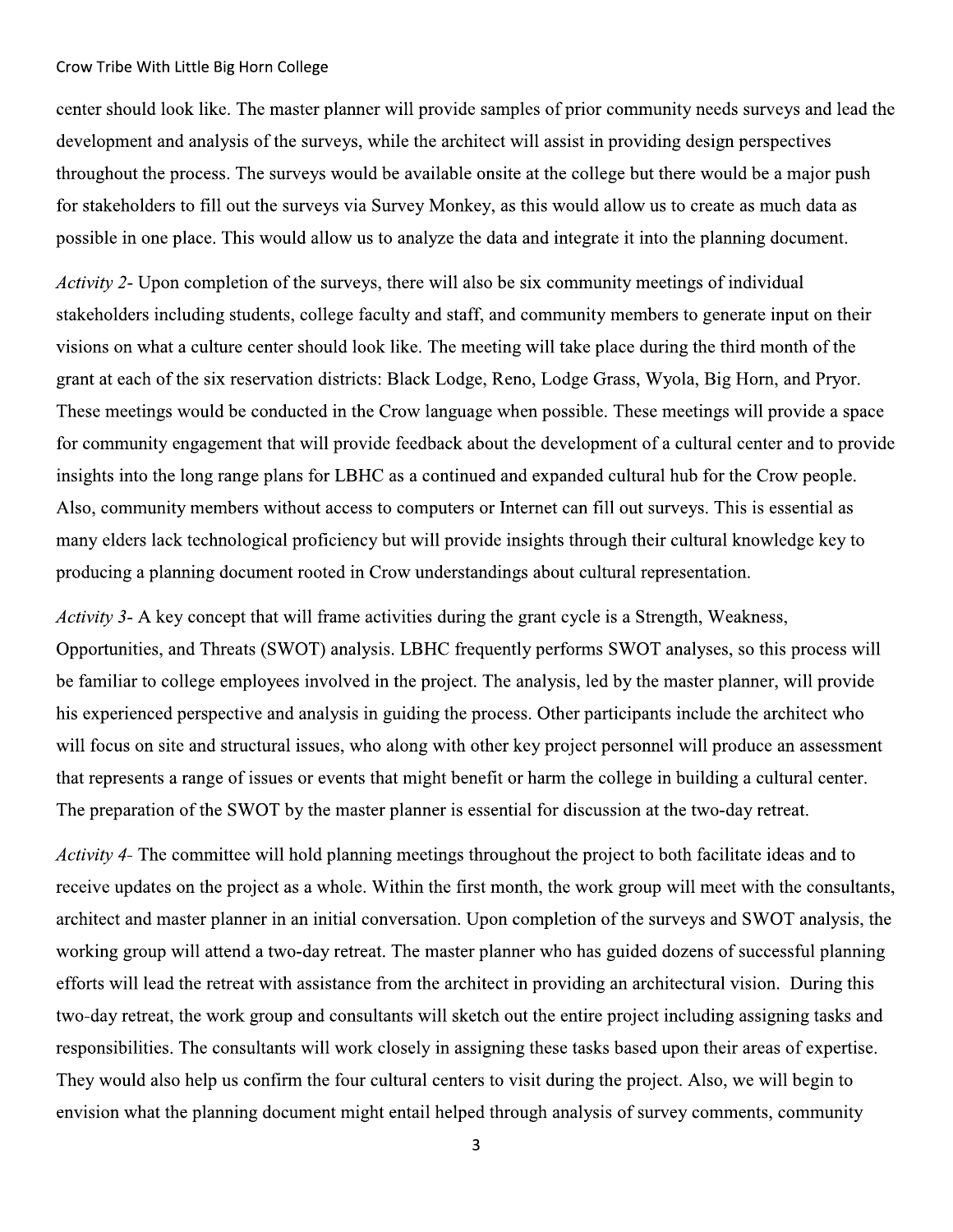meetings, and the SWOT document. The master planner will produce notes shortly after the conclusion of the retreat to guide future decisions about the strategic planning document. After the retreat, a smaller group of eight key personnel including the LBHC college president will be attend a strategic initiatives meeting. Armed with the notes from the two-day retreat, the master planner will facilitate while the architect will provide assistance. The smaller group will be selected from among the project advisory committee and board of LBHC. The smaller group will meet for one day in a strategic initiative meeting to analyze information produced over the two day retreat in order to focus on the planning document. Throughout the grant period, we will continue to meet with the consultants to receive feedback and advice on our planning documents.

Activity 5- After the two-day retreat with the consultants, the committee will have agreed upon the four cultural centers to visit throughout during months four and five of the project. The centers visited will be Native centered and located in the American West, as they will most closely resemble the end result we wish to achieve. A group of two rotating project advisory committee members along with the architect and project director will visit each institution, which will allow most committee members to visit at least one of the selected cultural centers. These visits will allow us to take information from these institutions along with their experiences and integrate them into the strategic planning document.

*Activity 6*- After compiling the data from the surveys, analyzing conversations at community meetings, consultations with consultants, particularly the architect and master planner, and ideas generated at retreats, there will be a Plan Results Public Meeting to inform the public about our findings and take additional input. After that, the next phase of the project will be devoted to producing a strategic planning document. As stated before, this document will guide our actions for the remainder of the project and for our vision beyond it. The writing of the strategic plan will occur once the committee analyzes the data from the surveys and meeting with different stakeholders. The master planner will write the document with a three-week comment period after it is written. The strategic plan will also include a mission statement and draft collections policy. These will be based from data generated and guided by our planning. It will also include a sustainability statement that can show future funders that the cultural center will be there for future generations of the Crow people. Within the sustainability statement, future sources of funding will be recommended. Once a draft is completed and the comment period ended, the Project Team will present the document to the LBHC Board of Trustees and Crow Tribe. From the feedback we receive from the board, we will make any recommended changes to document. The final strategic plan will be finished at the conclusion of the project.

*Activity* 7- The last activity will occur with the architect conducting a programming workshop with project participants and the community. This will essentially serve as a capstone to the project and help guide LBHC in

 $\overline{4}$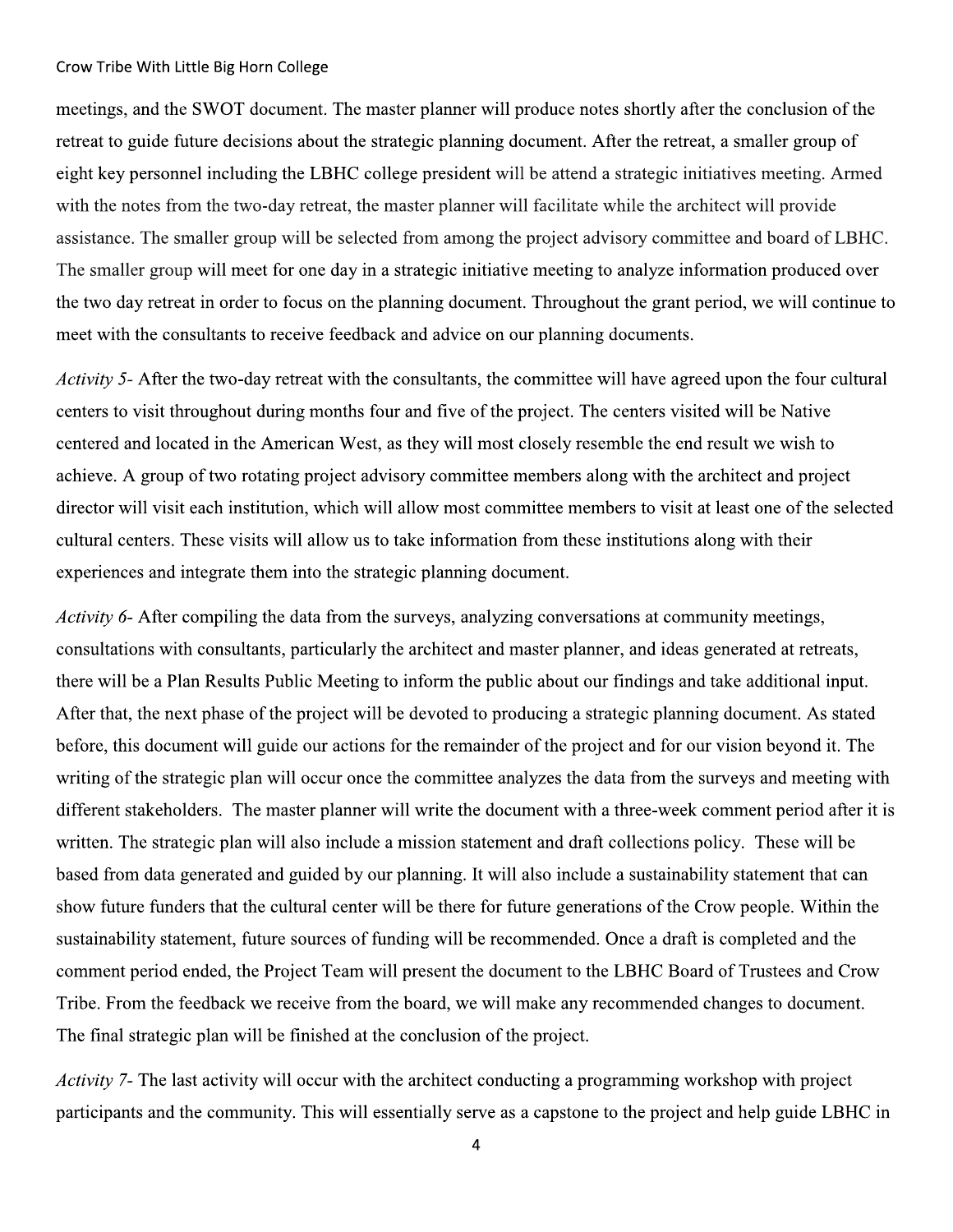the second and third phases of building a cultural center on the Crow reservation. The architect will review the strategic document's project results and from this we can determine the types of programming the cultural center will engage in with our stakeholders. Through this separate programming workshop, the college and Crow tribe will better understand the space requirements, site needs, and the potential layout of the cultural center. Furthermore, this will allow project personnel and the community to better visualize what we accomplished during the planning phase and where to go in the future.

## **Project Results:**

The results of the project will inform LBHC on how to proceed in establishing a cultural center that will benefit the college's stakeholders. We will evaluate our results from the analyses of surveys, the SWOT, our retreat and strategic initiatives meeting, but most importantly through the strategic planning document. As noted in the project justification, a broad range of stakeholders have noted that a centralized cultural facility is needed at the college. Through the development of a strategic plan the groundwork for this need will be met. LBHC will know its options moving forward including whether to build a new facility or to refurbish a pre-existing one. And perhaps whether the building will grow into a museum in the future. With a mission statement in place, we will be able to structure the cultural center to meet the needs of our diverse stakeholders. As we move forward, the data generated during the grant will help guide us during future decisions regarding the development of a cultural center. With the identification of sources of funding during the planning process, we will be able to move beyond the exploratory stage towards the actual process of structuring a cultural center.

Beyond these long range plans, the strategic planning process will inform stakeholders about the possibility of a cultural center on the Crow Reservation. This could lead to increased interest in Crow culture and history leading to increased usage of the library and archives. The community meetings during the project will also allow us to better engage with stakeholders to both meet community needs and guide us to provide better services currently. Within LBHC itself, the strategic planning process and the eventual establishment of cultural center will allow the college to meet both its core themes and mission statement in relation to strengthening and preserving Crow culture. Through the entire planning process, community engagement will enable the institution to develop enhanced relationships with our stakeholders.

5